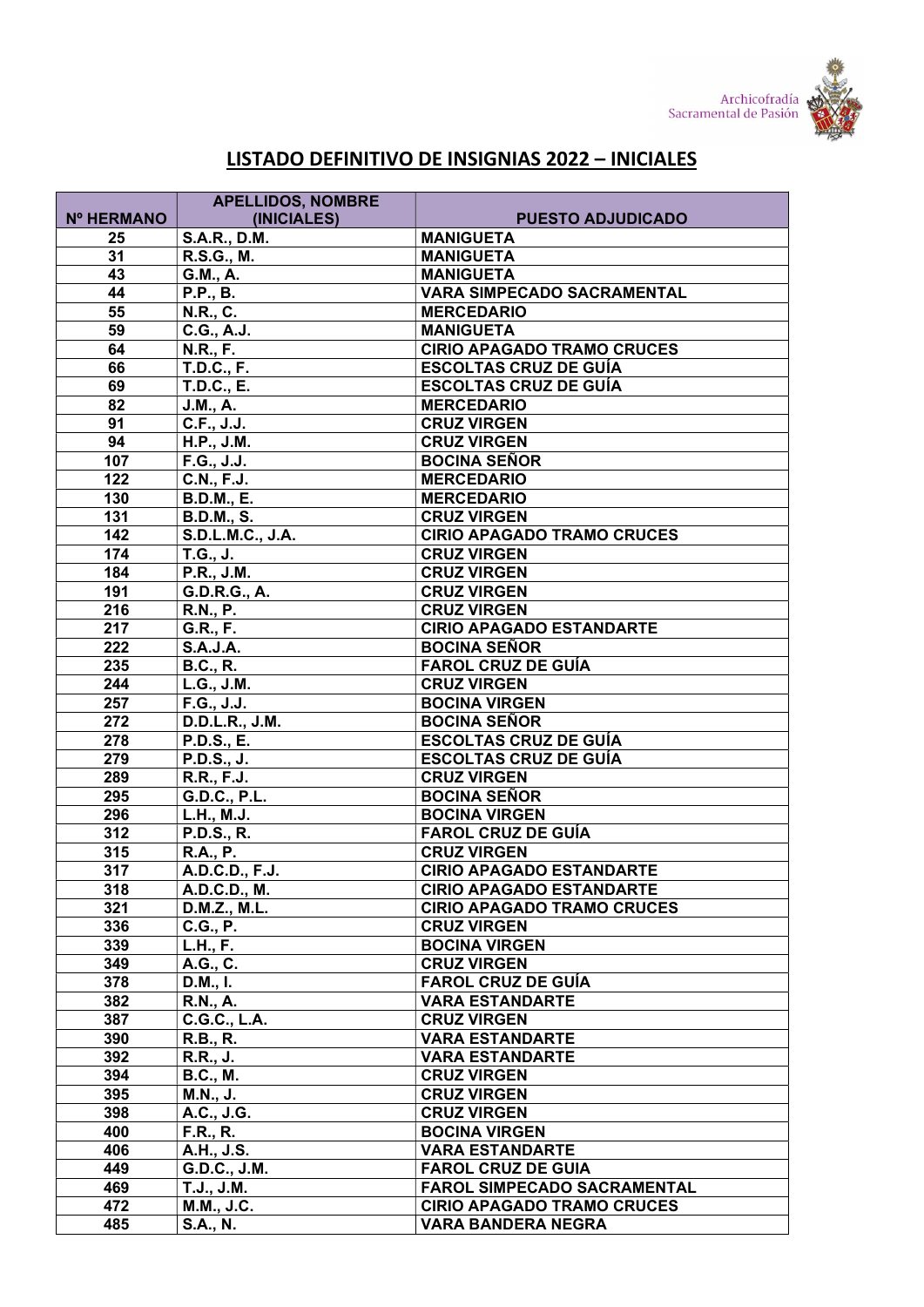



|              | <b>APELLIDOS, NOMBRE</b>      |                                                                        |
|--------------|-------------------------------|------------------------------------------------------------------------|
| Nº HERMANO   | (INICIALES)                   | <b>PUESTO ADJUDICADO</b>                                               |
| 488          | <b>P.C., M.</b>               | <b>CRUZ DE GUÍA</b>                                                    |
| 528          | G.N., F.J.                    | <b>VARA SIMPECADO SACRAMENTAL</b><br><b>VARA SIMPECADO SACRAMENTAL</b> |
| 529<br>535   | S.J., G.I.<br><b>M.B., P.</b> | <b>VARA LIBRO DE REGLAS</b>                                            |
| 548          |                               | <b>LIBRO DE REGLAS</b>                                                 |
| 551          | I.M., J.<br>C.G., J.M.        | <b>VARA SIMPECADO SACRAMENTAL</b>                                      |
| 560          | <b>V.G.P., M.</b>             | <b>CIRIO APAGADO TRAMO CRUCES</b>                                      |
| 562          | M.R., A.A.                    | <b>CIRIO APAGADO TRAMO CRUCES</b>                                      |
| 568          | <b>D.L., A.B.</b>             | <b>VARA BANDERA PONTIFICIA</b>                                         |
| 586          | V.P., J.M.                    | <b>CIRIO APAGADO TRAMO CRUCES</b>                                      |
| 594          | C.V., C.J.                    | <b>VARA LIBRO DE REGLAS</b>                                            |
| 626          | <b>M.R., M.</b>               | CIRIO APAGADO SIMPECADO SACRAMENTAL                                    |
| 631          | S.D.M.H., E.                  | <b>VARA ESTANDARTE MERCEDARIO</b>                                      |
| 643          | L.A., J.A.                    | <b>VARA SENATUS</b>                                                    |
| 657          | G.R., A.                      | <b>CIRIO APAGADO TRAMO CRUCES</b>                                      |
| 743          | V.S., J.                      | <b>FAROL SIMPECADO SACRAMENTAL</b>                                     |
| 753          | Z.D.C., J.                    | <b>VARA SENATUS</b>                                                    |
| 785          | C.R., R.                      | CIRIO APAGADO BANDERA CONCEPCIONISTA                                   |
| 796          | C.M., M.                      | <b>CIRIO APAGADO ESTANDARTE AMOR</b>                                   |
| 801          | R.G., M.                      | <b>BANDERA NEGRA</b>                                                   |
| 834          | <b>L.L., R.</b>               | <b>CIRIO APAGADO TRAMO CRUCES</b>                                      |
| 851          | <b>L.M., F.</b>               | <b>VARA BANDERA PONTIFICIA</b>                                         |
| 864          | <b>B.B., M.</b>               | <b>VARA SENATUS</b>                                                    |
| 883          | C.R., J.A.                    | <b>VARA LIBRO DE REGLAS</b>                                            |
| 894          | L.M., E.                      | <b>VARA LIBRO DE REGLAS</b>                                            |
| 900          | <b>C.D.L.T., M.V.</b>         | <b>VARA BANDERA PONTIFICIA</b>                                         |
| 931          | M.B., J.M.                    | <b>ESTANDARTE MERCEDARIO</b>                                           |
| 937          | R.M., J.L.                    | <b>VARA SENATUS</b>                                                    |
| 946          | <b>P.G., C.</b>               | <b>VARA ESTANDARTE MERCEDARIO</b>                                      |
| 954          | L.C., M.                      | <b>CIRIO APAGADO ESTANDARTE AMOR</b>                                   |
| 957          | G.O., J.J.                    | <b>VARA BANDERA PONTIFICIA</b>                                         |
| 979          | L.Z., J.                      | <b>CIRIO APAGADO ESTANDARTE AMOR</b>                                   |
| 993          | G.B., P.                      | <b>VARA BANDERA NEGRA</b>                                              |
| 995          | <b>M.R., R.</b>               | <b>SENATUS</b>                                                         |
| 1060         | G.L., C.                      | <b>CIRIO APAGADO TRAMO CRUCES</b>                                      |
| 1075         | G.O., C.                      | VARA BANDERA CONCEPCIONISTA                                            |
| 1092         | G.C., M.A.                    | <b>VARA BANDERA CONCEPCIONISTA</b>                                     |
| 1099         | L.C.B., G.                    | <b>VARA BANDERA NEGRA</b>                                              |
| 1205         | G.B., B.                      | <b>VARA BANDERA CONCEPCIONISTA</b>                                     |
| 1208<br>1217 | S.M., J.M.                    | <b>VARA ESTANDARTE MERCEDARIO</b>                                      |
| 1220         | C.G.D.R., A.                  | <b>VARA ESTANDARTE MERCEDARIO</b><br><b>VARA BANDERA NEGRA</b>         |
| 1221         | P.R., J.M.<br>G.A.S.J., F.    | VARA BANDERA CONCEPCIONISTA                                            |
| 1253         | A.R., E.S.                    | <b>VARA BANDERA BLANCA</b>                                             |
| 1298         | <b>V.E.V., M.</b>             | <b>CIRIO APAGADO BANDERA NEGRA</b>                                     |
| 1322         | <b>P.G., G.</b>               | <b>CIRIO APAGADO TRAMO CRUCES</b>                                      |
| 1329         | R.C., J.M.                    | <b>BANDERA BLANCA</b>                                                  |
| 1366         | <b>M.M., M.S.</b>             | <b>CIRIO APAGADO ESTANDARTE ROCIO</b>                                  |
| 1419         | <b>P.S., M.</b>               | <b>VARA BANDERA BLANCA</b>                                             |
| 1425         | <b>V.E.V., F.</b>             | <b>CIRIO APAGADO ESTANDARTE ROCIO</b>                                  |
| 1465         | S.M.M., M.D.L.A.              | <b>CIRIO APAGADO BANDERA BLANCA</b>                                    |
| 1648         | C.M., J.M.                    | <b>CIRIO APAGADO ESTANDARTE ROCIO</b>                                  |
| 1695         | <b>M.H., J.M.</b>             | <b>CIRIO APAGADO TRAMO CRUCES</b>                                      |
| 1701         | S.C., I.D.L.                  | <b>CIRIO APAGADO BANDERA NEGRA</b>                                     |
| 1706         | N.L., D.                      | <b>CIRIO APAGADO BANDERA PONTIFICIA</b>                                |
| 1786         | S.M., J.M.                    | <b>VARA BANDERA BLANCA</b>                                             |
| 1788         | P.M., J.M.                    | <b>CIRIO APAGADO TRAMO CRUCES</b>                                      |